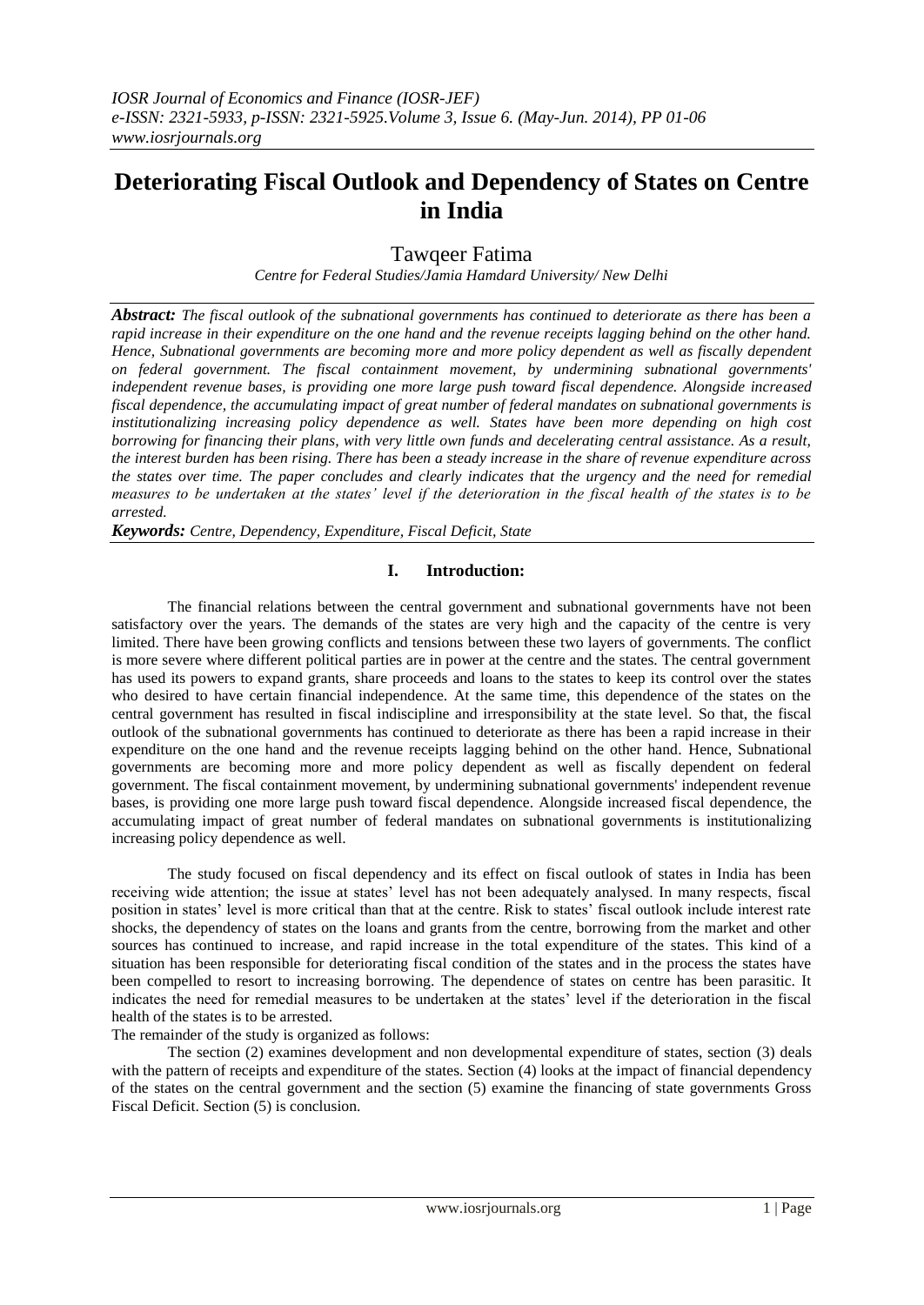## **II. Development and Non Development Expenditure of States:**

Table I shows that there has been a rapid increase in the total expenditure of the states, Rs.3294.3 billion in 2000-01 to Rs.6040.37 billion in 2006-07 (more than three times) and further to Rs.15125.32 billion in 2012-13 (budget) an increase more than five times as compared to 1991-92. A substantial increase in total expenditure of the states is accounted for by rapid increase in development and non developmental expenditures. Table I shows that development expenditure increases from Rs.2105.43 billion to Rs.10332.41billion in 2012-13. Developmental expenditure constituted 63.9 per cent of the total expenditure of the states in the year 2000-2001. This percentage increased to 68.4 in 2012-13 (budget). Table I shows that non developmental expenditure has significantly contributed to the increase in the total expenditure. During the period 2000-01 (Rs.1188.87 billion) to 2006-07 (Rs.2118.72 billion) and further increased to Rs.4792.91 billion in 2012-13.[1] This kind of a situation has been responsible for deteriorating fiscal condition of the states and in the process the states have been compelled to resort to increasing borrowings.

Therefore, the problem of debt financing expenditure has continued to worsen the fiscal outlook of the states in the nation. While the subnational governments have continued to resort to increased borrowings, their dependence on the federal government has also increased over the years, table II shows that during the period 2000-01 (Rs.880.23 billion) to 2012-13 (Rs.948.17 billion), the quantum of states' share in central taxes and grants from the centre.

### **(Table I) Development and Non development Expenditure of the States**

| $-1$ | --- | - - |  |  |  |  |                                 |
|------|-----|-----|--|--|--|--|---------------------------------|
|      |     |     |  |  |  |  | Item in Total Expenditure)      |
|      |     |     |  |  |  |  | Percentage is Percentage of the |
|      |     |     |  |  |  |  | (Amount in Rs. Billion)         |

| Year    | <b>Total</b><br><b>Expenditure</b><br>(TE) | Percentage | <b>Development</b><br><b>Expenditure</b><br>(DE) | Percentage | <b>Non Development</b><br><b>Expenditure</b><br>(NDE) | л.<br>Percentage |
|---------|--------------------------------------------|------------|--------------------------------------------------|------------|-------------------------------------------------------|------------------|
| (1)     | (2)                                        | (3)        | (4)                                              | (5)        | (6)                                                   | (7)              |
| 2000-01 | 3294.30                                    | 100.00     | 2105.43                                          | 63.9       | 1188.87                                               | 36.0             |
| 2001-02 | 3547.76                                    | 100.00     | 2166.96                                          | 61.1       | 1380.80                                               | 38.9             |
| 2002-03 | 3803.14                                    | 100.00     | 2284.16                                          | 60.1       | 1518.98                                               | 39.9             |
| 2003-04 | 4401.54                                    | 100.00     | 2740.80                                          | 62.3       | 1660.74                                               | 37.8             |
| 2004-05 | 4818.36                                    | 100.00     | 2935.37                                          | 60.9       | 1882.99                                               | 39.1             |
| 2005-06 | 5200.65                                    | 100.00     | 3300.44                                          | 63.5       | 1900.21                                               | 36.6             |
| 2006-07 | 6040.37                                    | 100.00     | 3921.65                                          | 64.9       | 2118.72                                               | 35.1             |
| 2007-08 | 6976.95                                    | 100.00     | 4644.62                                          | 66.6       | 2332.33                                               | 33.5             |
| 2008-09 | 8220.67                                    | 100.00     | 5670.86                                          | 68.9       | 2549.81                                               | 31.1             |
| 2009-10 | 9452.78                                    | 100.00     | 6377.31                                          | 67.5       | 3075.47                                               | 32.6             |
| 2010-11 | 10776.42                                   | 100.00     | 7203.55                                          | 66.8       | 3572.87                                               | 33.2             |
| 2011-12 | 13341.63                                   | 100.00     | 9208.76                                          | 69.0       | 4132.87                                               | 30.9             |
| 2012-13 | 15125.32                                   | 100.00     | 10332.41                                         | 68.4       | 4792.91                                               | 31.7             |

**Source**: Reserve Bank of India, Handbook of Statistics on the Indian Economy, 2012-13.P.183

## **III. Pattern of Receipts and Expenditure of the States:**

It is important to note that the contribution of states' share in central taxes and grants has been more than one in the total revenue receipts of the states throughout the period; it was around 38 per cent in 200-01 and 42 percent in the year 2012-13 respectively.[2] Table II also reveals the fact that states' dependence on the centre has been significant as a substantial part of the revenue expenditure of the states is financed by the central transfers in the form of states' share in central taxes and grants-in-aid.

| (Table II) Pattern of Receipts and Expenditure of the States |  |
|--------------------------------------------------------------|--|
|--------------------------------------------------------------|--|

|         | (Amount in Rs. Billion) |                               |                      |                    |               |  |  |  |
|---------|-------------------------|-------------------------------|----------------------|--------------------|---------------|--|--|--|
|         | <b>Total Revenue</b>    | <b>Share in Central Taxes</b> | (3) as Percentage of |                    | $(3)$ as      |  |  |  |
| Year    | <b>Receipts</b>         | and Grants from the           | (2)                  | Revenue            | Percentage of |  |  |  |
|         |                         | Centre                        |                      | <b>Expenditure</b> | (5)           |  |  |  |
| (1)     | (2)                     | (3)                           | (4)                  | (5)                | (6)           |  |  |  |
| 2000-01 | 2325.09                 | 880.23                        | 37.9                 | 2878.25            | 30.6          |  |  |  |
| 2001-02 | 2494.22                 | 948.17                        | 38.1                 | 3098.19            | 30.7          |  |  |  |
| 2002-03 | 2736.74                 | 1018.25                       | 37.3                 | 3308.53            | 30.8          |  |  |  |
| 2003-04 | 3091.87                 | 1179.16                       | 38.2                 | 3725.94            | 31.7          |  |  |  |
| 2004-05 | 3635.12                 | 1348.72                       | 37.2                 | 4026.70            | 33.5          |  |  |  |
| 2005-06 | 4310.21                 | 1707.74                       | 39.7                 | 4380.34            | 38.9          |  |  |  |
| 2006-07 | 5305.56                 | 2147.44                       | 40.5                 | 5056.99            | 42.5          |  |  |  |
| 2007-08 | 6237.48                 | 2600.24                       | 41.7                 | 5808.05            | 44.8          |  |  |  |
| 2008-09 | 6946.57                 | 2909.75                       | 41.9                 | 6819.85            | 42.7          |  |  |  |
| 2009-10 | 7681.36                 | 3829.86                       | 40.2                 | 7991.54            | 39.6          |  |  |  |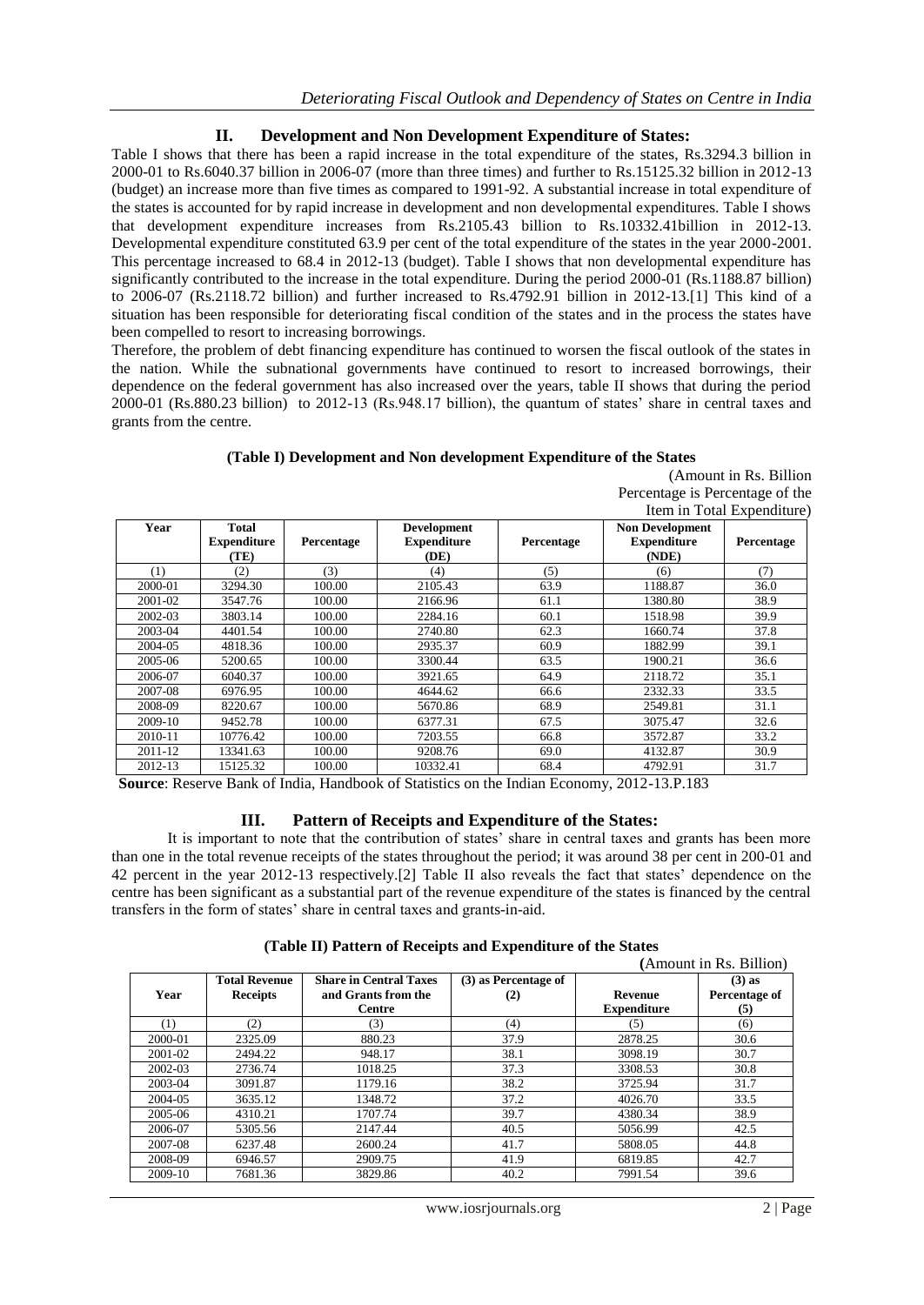| 2010-11 | 9353.47  | 3829.86 | 40.9  | 0322007<br>,,,,,, | 41.1           |
|---------|----------|---------|-------|-------------------|----------------|
| 2011-12 | 1414.69  | 4836.15 | -42.  | 125276            | 42.u           |
| 2012-13 | 13309.78 | 5660.12 | -42.6 | 12884.11          | $\sim$<br>43.5 |

**Source**: Reserve Bank of India, Hand Book of Statistics on the Indian economy 2012-13.P.181

### **IV. Financial Dependency of States on Centre:**

In addition, if one looks at the total resources transferred from the centre to the states as shown in table III, one would easily conclude that the fiscal dependence of the states on the centre has continued to increase. Table III shows that the quantum of total resource transfers from the centre to the states increased from Rs.1101190 million in 2000-01 to Rs.5325730 million in 2012-13 (budget) an increase of more than three times during the period. The contribution of such transfers in states, total expenditure has been substantial, though percentage of such transfers in financing the states' total expenditure has witnessed an increase in recent years.

|         |                                                                               |                                           | (Amount in Rs. Millions)           |
|---------|-------------------------------------------------------------------------------|-------------------------------------------|------------------------------------|
| Year    | <b>Total Resources</b><br>transferred from the<br><b>Centre to the States</b> | Total expenditure of the<br><b>States</b> | $(2)$ as a<br>Percentage of<br>(3) |
| (1)     | (2)                                                                           | (3)                                       | (4)                                |
| 2000-01 | 1101190                                                                       | 3398350                                   | 32.4                               |
| 2001-02 | 1205450                                                                       | 3686800                                   | 32.6                               |
| 2002-03 | 1282390                                                                       | 4102490                                   | 31.2                               |
| 2003-04 | 1412450                                                                       | 5143020                                   | 27.4                               |
| 2004-05 | 1588380                                                                       | 5534280                                   | 28.9                               |
| 2005-06 | 1752180                                                                       | 5616820                                   | 31.2                               |
| 2006-07 | 2174850                                                                       | 6572800                                   | 33.1                               |
| 2007-08 | 2686830                                                                       | 7523240                                   | 35.8                               |
| 2008-09 | 2931840                                                                       | 8823330                                   | 33.3                               |
| 2009-10 | 3168530                                                                       | 10153300                                  | 31.3                               |
| 2010-11 | 3906830                                                                       | 11587300                                  | 33.9                               |
| 2011-12 | 4514270                                                                       | 14330840                                  | 31.6                               |
| 2012-13 | 5325730                                                                       | 16322410                                  | 32.7                               |

**(Table III) Fiscal Dependence of the states on the Centre**

**Source**: Government of India, Ministry of Finance, Indian Public finance Statistics, 2012-13. P.79

The states' dependence on the centre for tax revenue share or assistance transfer has a three pronged intricacy. One is the dependence aspect itself i.e., the states, rich or poor, are dependent on the centre, the second is the degree of its heaviness, i.e., it is heavy dependence, not uniformly or evenly distributed among the different states, and the third, the dependence is a rising entity (the logistics of dependence), the factors which tender to this phenomenon a permanent character, and constantly contribute to its growth.

Over the years the dependence of most states on the centre for assistance (loans 70 per cent, grants 30 per cent; loan 10 per cent and grant 90 per cent) grew to serious proportions. This growth can be ascribed, to a great extent, to their pathetic financial position, which was instrumental in the decision and lack of initiative detected on their part most of the while. Turning to the centre for bailing and help which originated in distinct form around the mid-1980s the states developed this into routine, customary affairs, almost as a habit. But precedent to that epoch, since the independence, and soon after as one of the edicts of the constitution, the centre extended to the states the facility of assistance, steadily making them addicted to borrowing from it and becoming more and more dependent on it, by putting the fiscal theology of sound finance into the cold storage. Many believe that the centre was keen to engineer a situation like this for ensuring its political ends. We know that it is through pulling the levers of positive and negative subventions that the political system intervenes smoothly in the economic system. As a Finance Commission remarked much later, the states' dependence on the centre for loans provided the centre with an enormous power to affect the decision making process at the state level and to mount pressures on the state governments.[3]

The irony of the fiscal system is this that the states are dependent on the centre for loans but not viceversa (in emergent conditions the states do donate to the centre). By some stretch of the imagination, we could say that what is the UN to India with regard to aid and loans, the central government is to the state governments. After all, a federation is a sort of the commonwealth of a number of states, a union without unity.

The dependence of the states on the centre has been indicated as parasitic. But the states have their own argument to justify their dependence, that their resources are not commensurate with their obligations and responsibilities, and included in their resources are those earmarked to them by the centre, namely, the statutory and plan assistance and discretionary transfers. The loans element is so very paramount that it defies all their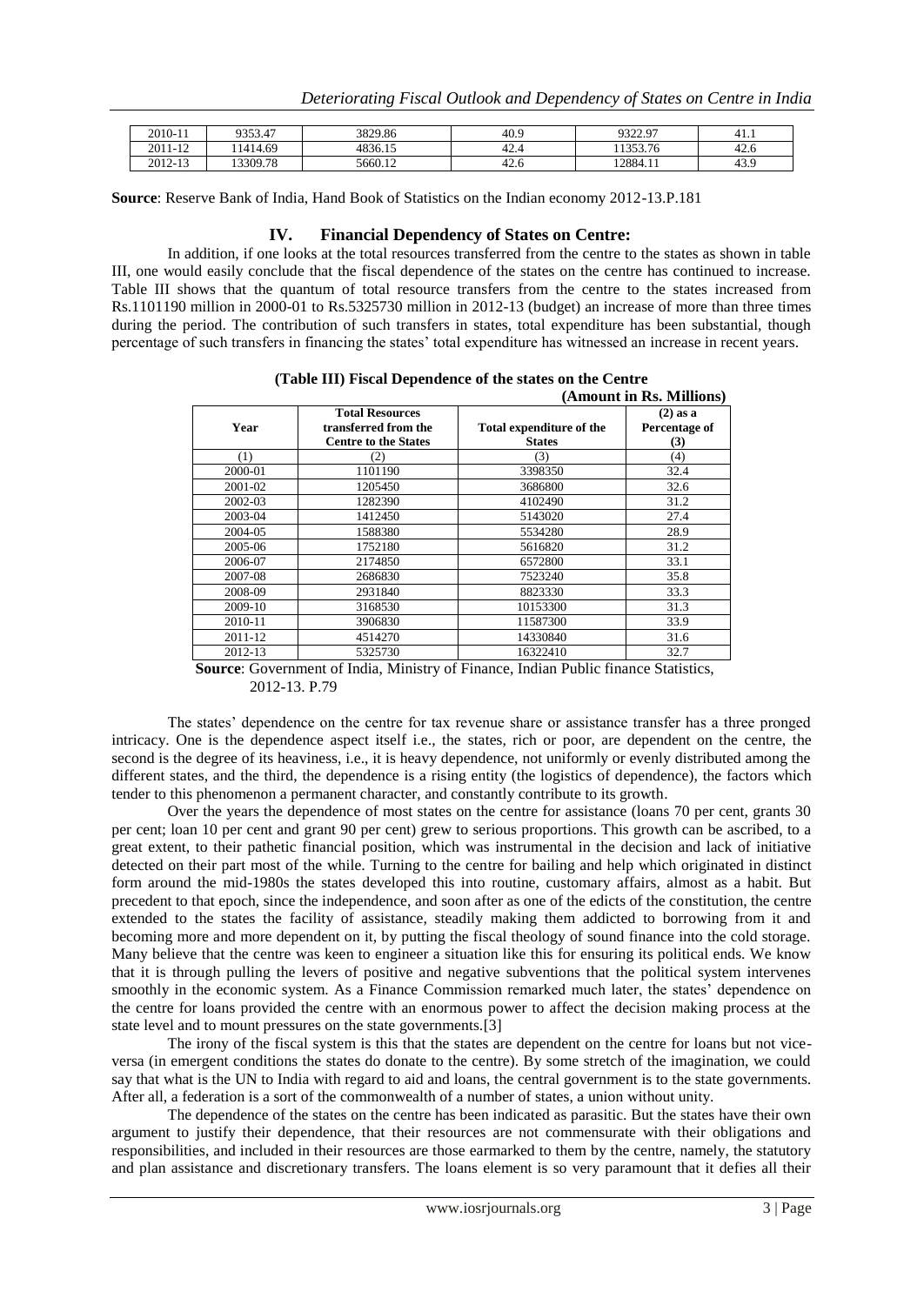endeavours to break out of the vicious circle of indebtedness. More concretely, the real problem is one of the financial mismatches between the states' growing economic responsibilities and the levels of mobilization of their own tax revenue, which has reached a saturation point, according to their contention but is still low according to the centre. The centre, for example, urges that in charging the user's cost to the users of the public services (e.g., irrigation water supply by the government canals and public tubewells) the records of the states is black. To this the states' reply is that the record of the centre in this field is not better – the pot can hardly the kettle black.[4]

Most states assert that the gap between their own resources and their needs has kept on widening, which is the reason why they turned to the centre more and more for assistance. They put another factor ancillary to it as the persuader, that the RBI's holdings of the state governments' loans are small; conclusively, their dependence on the centre is high.

The states indicate that the centre raises more revenue than for its own functioning. By contrast, they raise fewer resources than they need being constituents of a federal polity with a federal fiscal system there is the natural transfer of resources from the centre to themselves.

But the states' continuing dependence on the centre has its cost. Let us submit the following by way of illustration; first, distortion have been generated in the centre-states relations. Next, the financial self sufficiency has been affected. Thirdly, the states' expenditure pattern has developed rigidity which has grown with time. Fourthly, improvidence has increased on the part of the states. Fifthly, the states are a demoralized set, going out to the centre with a begging bowl in their hands.[5]

Most of the states have voiced their grievances and protested against their financial weaknesses and fiscal dependence on the centre. Which are listed below;

1. The states need fiscal independence so as to have friendly relation with the centre. A strong centre and fiscal dependence on the centre are not in the interest of the integrity of India in the long run, since fiscal disputes between the two sets of government would acts as a divisive force and would be harmful to the unity of India.

2. The centre has been expanding the number and scope of its functions, assuming more and more powers, which has subordinated the states, making them weaker and dependent on the centre.

3. Though the functions of the centre are limited in number, it has allotted too much financial resources to itself keeping the states at its feet for financial aid.

4. The financial resources of the states being inelastic and stationary, the states are put to great strains. They have to depend on the centre for their financial needs.

5. Taxes of the states and their share in the central taxes being inadequate, the states have to depend greatly on loans and grant-in-aid from the centre. Therefore, this has created uncertainty and instability. Like a child depending upon his parents for its survival, the states have lost their fiscal independence and initiative. Either they have to follow the footsteps of the centre or starve of financial aid.

Thus, the states in India are deprived of economic independence to their continuous dependence on the centre for additional funds.

#### **V. Financing of State Governments Gross Fiscal Deficit:**

The dependence of states on the loans from the centre, borrowing from the market and other sources has continued to increase, as it clear from table IV. As a consequence, the states' total outstanding liabilities have also continued to increase over the years. States' total outstanding liabilities during the period 2000-01 (Rs.5112.4 billion) to 2006-07 (Rs.10604.3 billion) became double. Such liabilities which stood at Rs.11313.7 billion in 2007-08, became double at Rs.18823.0 in 2012-13 (Revised). In the year 2013-14 (budget), states' total outstanding liabilities further increased and stood at RS.21275.2 billion. The continuous increase in the total outstanding liabilities of the states is a clear indication of deterioration in the finances of the state governments as also of gross mis-management in states' fiscal affairs.

|             |                                            |                                       |           |                                                    |                                                           |                                             | (Rs. Billion)         |
|-------------|--------------------------------------------|---------------------------------------|-----------|----------------------------------------------------|-----------------------------------------------------------|---------------------------------------------|-----------------------|
| Year        | <b>Loans</b> from<br>central<br>government | <b>Market</b><br><b>Borrowin</b><br>g | $Others*$ | <b>Gross Fiscal</b><br><b>Deficit</b><br>$(2+3+4)$ | <b>State Outstanding Liabilities</b><br>(As at end March) |                                             |                       |
|             |                                            |                                       |           |                                                    | Total**                                                   | Loans and<br>advances<br>from the<br>Centre | <b>Market</b><br>Loan |
| $\bf(1)$    | (2)                                        | (3)                                   | (4)       | (5)                                                | (6)                                                       | (7)                                         | (8)                   |
| 2000-01     | 187.1                                      | 133.0                                 | 670.79    | 990.89                                             | 5112.4                                                    | 2386.6                                      | 867.7                 |
|             | (18.9)                                     | (13.5)                                | (67.7)    | (100.0)                                            |                                                           |                                             |                       |
| $2001 - 02$ | 244.0                                      | 187.1                                 | 661.16    | 1092.26                                            | 5980.0                                                    | 2495.5                                      | 1040.3                |
|             | (22.4)                                     | (17.2)                                | (60.6)    | (100.0)                                            |                                                           |                                             |                       |
| 2002-03     | 268.3                                      | 308.5                                 | 716.15    | 1292.95                                            | 6888.9                                                    | 2491.8                                      | 1330.7                |

## **(Table IV) Financing of State Governments Gross Fiscal Deficit**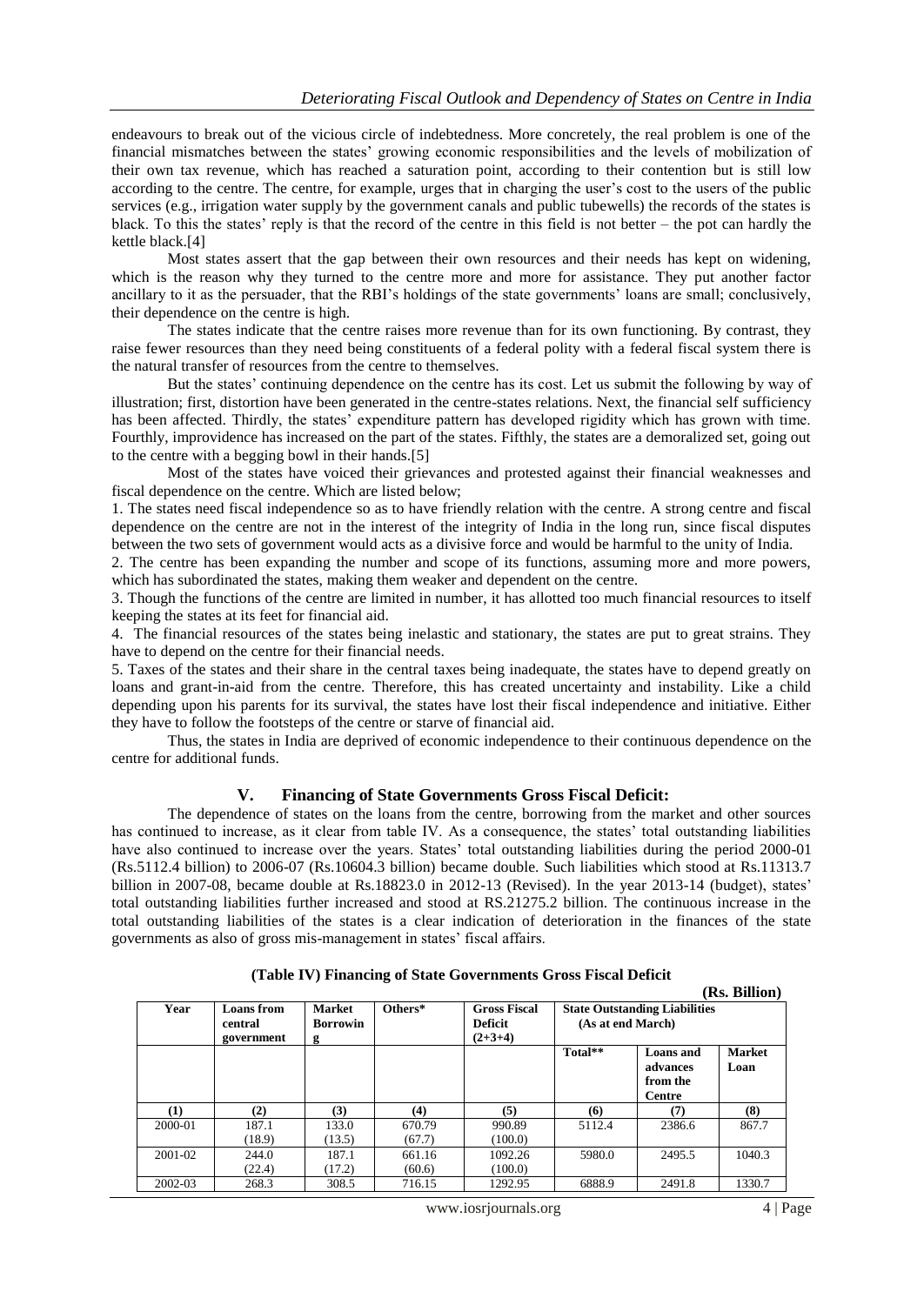| Deteriorating Fiscal Outlook and Dependency of States on Centre in India |  |  |  |  |
|--------------------------------------------------------------------------|--|--|--|--|
|                                                                          |  |  |  |  |

|         | (20.75) | (23.9) |        | (100.0) |         |        |        |
|---------|---------|--------|--------|---------|---------|--------|--------|
|         |         |        | (55.4) |         |         |        |        |
| 2003-04 | 258.7   | 505.2  | 594.05 | 1357.95 | 7915.9  | 1929.8 | 1799.2 |
|         | (19.1)  | (37.3) | (43.8) | (100.0) |         |        |        |
| 2004-05 | 258.8   | 391.0  | 829.96 | 1479.76 | 8859.4  | 1600.5 | 2134.8 |
|         | (17.5)  | (26.5) | (56.1) | (100.0) |         |        |        |
| 2005-06 | 81.0    | 217.3  | 748.23 | 1046.53 | 9965.8  | 1570.5 | 2289.2 |
|         | (7.8)   | (20.8) | (71.6) | (100.0) |         |        |        |
| 2006-07 | 57.2    | 266.0  | 733.12 | 1056.32 | 10604.3 | 1466.5 | 2427.8 |
|         | (5.5)   | (25.2) | (69.5) | (100.0) |         |        |        |
| 2007-08 | 72.5    | 805.7  | 224.63 | 1102.83 | 11313.7 | 1451.0 | 2985.1 |
|         | (6.6)   | (73.1) | (20.4) | (100.0) |         |        |        |
| 2008-09 | 70.0    | 1290.8 | 313.09 | 1673.89 | 12550.6 | 1438.7 | 4019.2 |
|         | (4.2)   | (77.2) | (18.8) | (100.0) |         |        |        |
| 2009-10 | 81.1    | 1181.9 | 778.71 | 2041.81 | 14173.4 | 1431.5 | 5157.9 |
|         | (3.9)   | (57.9) | (38.2) | (100.0) |         |        |        |
| 2010-11 | 94.8    | 1572.0 | 719.75 | 2386.55 | 15687.8 | 1441.7 | 6040.9 |
|         | (3.9)   | (65.9) | (30.2) | (100.0) |         |        |        |
| 2011-12 | 99.0    | 1678.6 | 486.71 | 2264.31 | 17198.7 | 1435.5 | 7411.5 |
|         | (4.4)   | (74.2) | (21.5) | (100.0) |         |        |        |
| 2012-13 | 202.1   | 2187.1 | 267.16 | 2967.86 | 18823.0 | 1504.1 | 8746.0 |
|         | (6.9)   | (73.7) | (9.0)  | (100.0) |         |        |        |

**Source:** Reserve Bank of India, Annual Report 2012-13. P.95; Handbook of Statistics on the Indian Economy RBI, 2012-13. P.184

**Note:** Figures in brackets are percentages to the Gross Fiscal Deficit

 \*includes loans from financial institutions, Provident Funds, Reserve Funds, Deposits and advances, Special Securities issued to NSSF,etc

\*\*includes internal debt, loans and advances from the centre and provident funds, etc.

Table IV also shows that in the context of increasing outstanding liabilities of the states, loans and advances from the centre so also the quantum of market loans have continued to increase throughout the period. During the period March 2001 (Rs.867.7 billion) to March 2014 (Rs.10907.8 billion), outstanding market loans witnessed an increase of more than five times (from Rs.867.7 to Rs.10907.8 billion) during the period. This data clearly indicates the urgency and the need for remedial measures to be undertaken at the states' level if the deterioration in the fiscal health of the states is to be arrested.

Fiscal transfers to the states, through all channels as percentage of the Gross Revenue Receipts of the centre increased from an average of 31.4 per cent in the period of the Sixth Finance Commission to 38.1 per cent for the Seventh Finance Commission. It further increases to 40.3 per cent for the period covered by the Ninth Finance Commission before coming down to 35.8 per cent during the period of the Tenth Finance Commission. During the period of Eleventh Finance Commission, transfers to the states have remained above 4 per cent of GDP.[6] Determining the right size of fiscal deficit and debt in relation to GDP is important for prudent fiscal management.

#### **VI. Conclusion:**

Deteriorating Fiscal outlook of state governments in India is a case of worry. More worrisome is the fact by and large, state finances are deteriorating further with the obvious consequence of the central government finances. Hence, Finances of states are in worst shape. The states' increasingly large deficits mean their fiscal policy is an important factor not only in their own performance but overall fiscal sustainability deteriorating finances have caused state spending in India. Interest amount on debt is presently more that what the state government spends on all economic services like agriculture, irrigation, hydropower etc. The receipts on revenue account have lagged behind the expenditure on revenue account and thus the states have been faced to resort to increased borrowings from the union government as also from the market and other sources. This is reflected in the increasing interest bill of the state governments. The debt policy of the state governments needs to be reoriented. Economy in expenditure wherever possible and avoidance of wasteful expenditure should not only be accepted in principle but ought to be practiced in various departments of the state governments if the goal of fiscal discipline is to achieved and fiscal dependency of states on centre will have to be balanced.

#### **References:**

- [1]. Reserve Bank of India, Handbook of Statistics on the Indian Economy, 2012-13.P.183.
- [2]. Thirteenth Finance Commission Report, Government of India, 2010-15

- [4]. Singh.S.K. Public Finance in Theory and Practice, S. Chand & Company Ltd, New Delhi, P.508
- [5]. Prasad, Kedarnath. Development of India's Financial System, op.cit.,p.224
- [6]. Government of India, Twelfth Finance Commission Report (2005-10).

Prasad, Kedarnath. Development of India's Financial System, Sarup & Sons, New Delhi p.222.